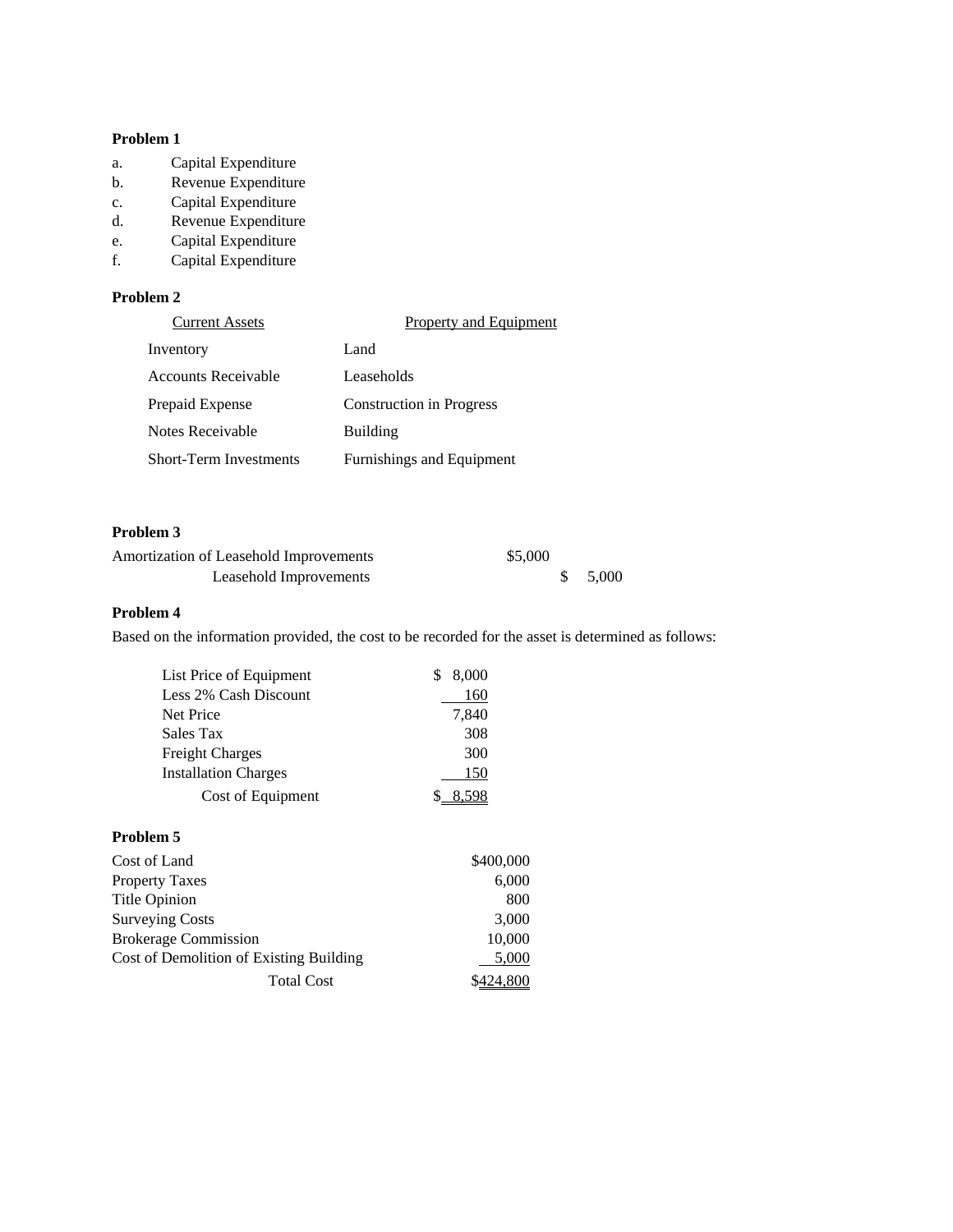#### **Problem 6**

| Depreciable Cost                 | \$60,000.00 |
|----------------------------------|-------------|
| Less: Depreciation for 20X4/20X5 | 20,000.00   |
| Remaining Depreciable Cost       | 40,000.00   |

Remaining Life  $= 6$  years

Depreciation for 20X6:

 $$40,000 \div 6 =$  \$6,666.67

#### **Problem 7**

| Year          | Rate | <b>Declining Balance</b> | <b>Annual Depreciation</b> |
|---------------|------|--------------------------|----------------------------|
|               | 50%  | \$45,000                 | \$22,500                   |
| $\mathcal{L}$ | 50%  | 22,500                   | 11,250                     |
| 3             | 50%  | 11,250                   | 5,625                      |
|               | 50%  | 5,625                    | 625                        |

## **Problem 8**

| Year | Rate | Declining Balance | Annual Depreciation |
|------|------|-------------------|---------------------|
| 1    | 40%  | \$30,000          | \$12,000            |
| 2    | 40%  | 18,000            | 7,200               |
| 3    | 40%  | 10,800            | 4,320               |
| 4    | 40%  | 6,480             | 2,592               |
| 5    | 40%  | 3,888             | 1,388               |

#### **Problem 9**

|    | Cost of bus                   | \$40,000     |          |         |                |                             |
|----|-------------------------------|--------------|----------|---------|----------------|-----------------------------|
|    | Less salvage value            | 4,000        |          |         |                |                             |
|    | Depreciable cost              | 36,000       | ÷        | 5       | $vears =$      | \$7,200 annual depreciation |
|    | Total depreciation over life: | 7,200        | $\times$ | 5.      | $=$            | 36,000                      |
| 2. | Depreciable cost              | 36,000       | ÷        | 100,000 | $miles =$      | $0.36$ per mile             |
|    | Year 1 usage                  | 15,000 miles | $\times$ | 0.36    | $per$ mile $=$ | 5,400 Year 1 depreciation   |

3. Using the bus in the example above, we would sum the years of its life:  $5 + 4 + 3 + 2 + 1 = 15$ 

A quick formula for this is  $n(n + 1)$ 2

where n is the number of years of useful life. For example, if  $n = 5$ ,

$$
\frac{5(6)}{2} = 15
$$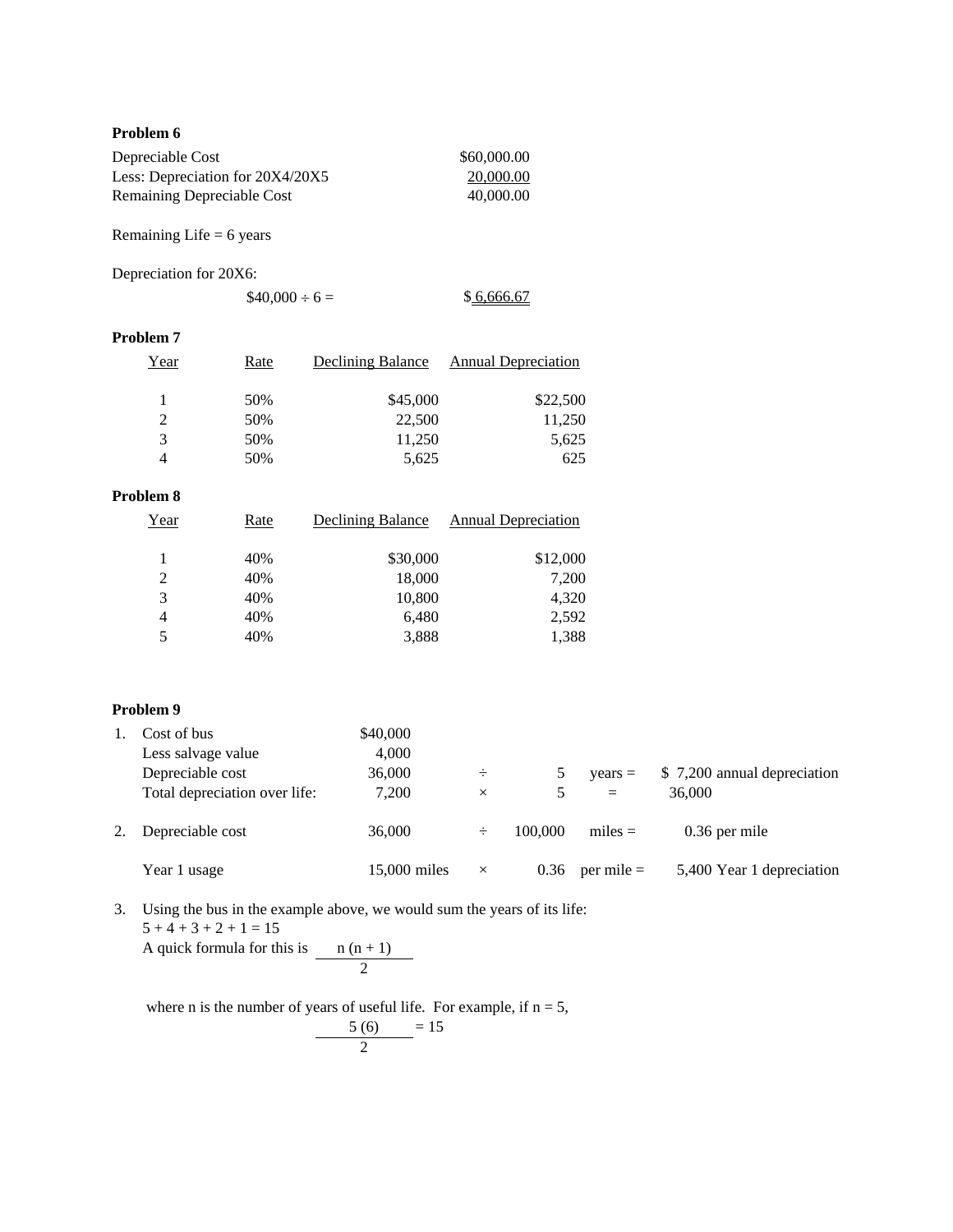|      | value of \$36,000 and get a \$12,000 depreciation for the first year.                                                                                                                         |                                     |           |                           |               |                              |
|------|-----------------------------------------------------------------------------------------------------------------------------------------------------------------------------------------------|-------------------------------------|-----------|---------------------------|---------------|------------------------------|
| 4.   | Depreciation percentage                                                                                                                                                                       | $= 100\% \div$<br>5                 | $years =$ |                           | 20 % per year | $\times 2 = 40\%$            |
|      | Cost of bus<br>$=$                                                                                                                                                                            | $$40,000 \times$                    | 40 %      |                           | $=$           | \$16,000 year 1 depreciation |
|      | Problem 10                                                                                                                                                                                    |                                     |           |                           |               |                              |
|      | 1. 20X3: Understated by \$3,150<br>20X4: Overstated by \$350                                                                                                                                  |                                     |           |                           |               |                              |
|      | 2. 20X3: Understated by \$3,150<br>20X4: Understated by \$2,800                                                                                                                               |                                     |           |                           |               |                              |
|      | Problem 11                                                                                                                                                                                    |                                     |           |                           |               |                              |
| Land | Building<br>Furnishings and Equipment<br>Cash<br>To record acquisition of lump sum assets.                                                                                                    | \$<br>240,000<br>840,000<br>120,000 |           | \$1,200,000               |               |                              |
|      | Problem 12                                                                                                                                                                                    |                                     |           |                           |               |                              |
| 1.   | Truck-New<br><b>Accumulated Depreciation</b><br>Cash<br>Truck-Old<br>To record the exchange of a truck for another,<br>with the gain not recognized but offset against<br>price of new truck. |                                     | \$        | 23,000<br>15,000          | \$            | 20,000<br>18,000             |
| 2.   | Truck-New<br><b>Accumulated Depreciation</b><br>Loss on Disposal of Asset<br>Cash<br>Truck-Old<br>To record the exchange of a truck with the loss<br>on the trade recognized separately.      |                                     | \$        | 24,000<br>15,000<br>1,000 | \$            | 22,000<br>18,000             |

To calculate depreciation for the first year, we would take 5/15 of the cost less salvage

3. In the case of reporting for tax purposes, neither gains nor losses are recorded on exchanges of similar assets.